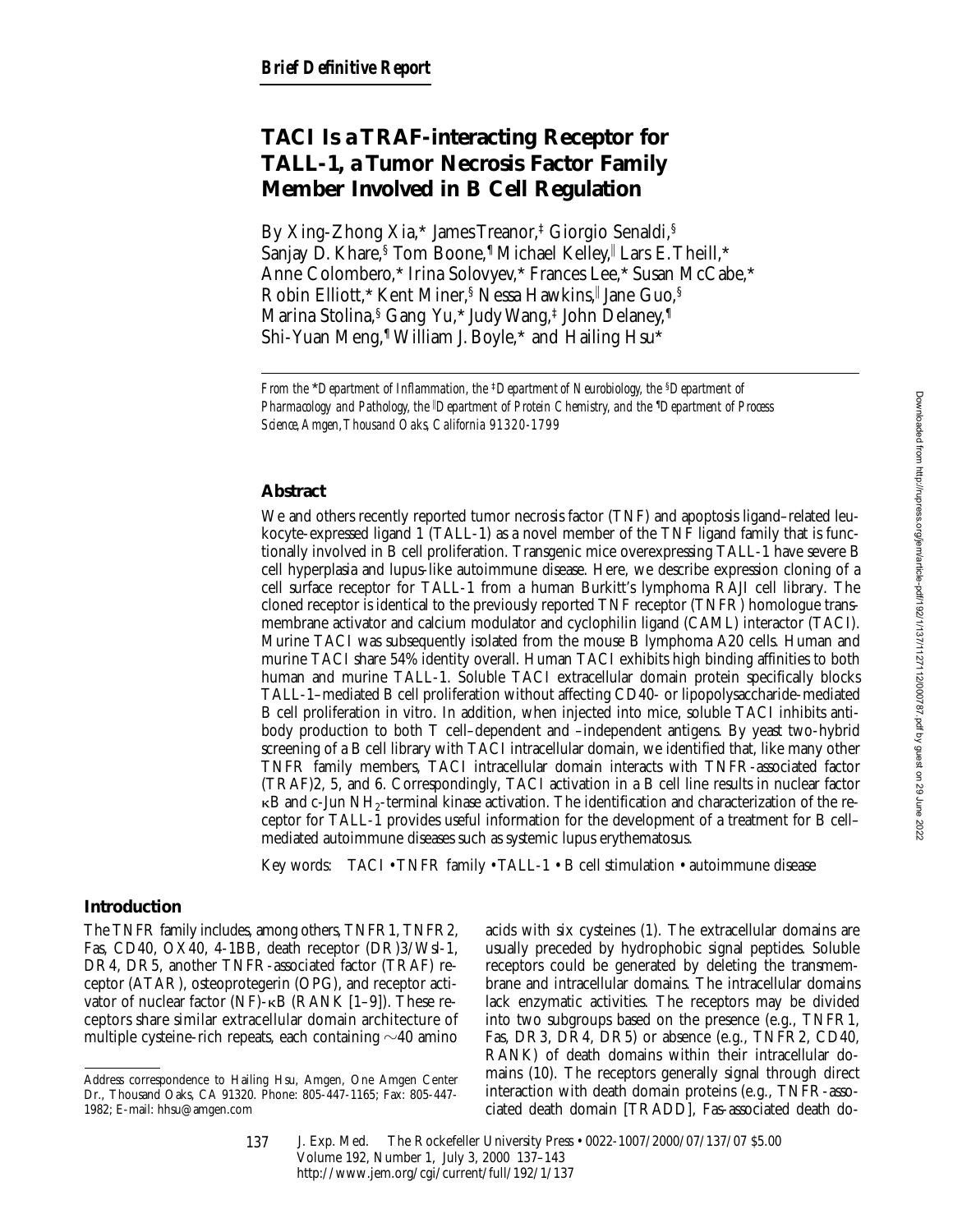main [FADD], receptor-interacting protein [RIP]) or with TRAF proteins (e.g., TRAF2, TRAF3, TRAF5, and TRAF6), triggering cellular signaling pathways leading to apoptosis,  $N\bar{F}$ - $\kappa B$  activation, and/or c-Jun  $NH_2$ -terminal kinase (JNK) activation (10).

We and others recently reported that TNF- and apoptosis ligand–related leukocyte expressed ligand 1 (TALL-1)/B lymphocyte stimulator (BlyS)/B cell activating factor belonging to the TNF family (BAFF)/TNF homologue that activates apoptosis,  $NF-\kappa B$ , and JNK (THANK) is a novel member of the TNF ligand family involved in B cell proliferation (11–15). TALL-1 is a potent B cell costimulatory factor, and acts by direct binding and by activating its cell surface receptor on B cells. Transgenic mice overexpressing TALL-1 have severe B cell hyperplasia and hypergammaglobulinemia (11, 16). These mice also developed autoimmune lupus-like disease characterized by the presence of autoantibodies and immune complex deposits in the kidney (11, 16).

Here, we report expression cloning of a TALL-1 receptor from the human Burkitt's lymphoma RAJI cell line. The receptor is identical to transmembrane activator and calcium modulator and cyclophilin ligand (CAML) interactor (TACI), a previously reported TNFR homologue identified through its interaction with CAML (17). Our findings suggest the potential presence of another unique subgroup within the TNFR family.

#### **Materials and Methods**

*Reagents.* RAJI cells and A20 cells (American Type Culture Collection) were maintained in high-glucose RPMI containing 10% FCS, 100  $\mu$ g/ml penicillin G, and 100  $\mu$ g/ml streptomycin. A20 cDNA library was prepared using the Superscript Plasmid System (GIBCO BRL). Human lymphocyte matchmaker cDNA library was generated from mRNA of an EBV-transformed peripheral blood B cell population (CLONTECH Laboratories, Inc.). Recombinant TALL-1 protein was generated as described previously (11). TALL-1 Europium labeling was performed with Wallac Delfia reagent according to the manufacturer's suggestions. Fc-tagged TALL-1 protein was generated by the fusing OPG signal peptide followed by human IgG- $\gamma$ 1 Fc in frame to the  $NH_2$ -terminus of TALL-1 amino acid 128–285. The protein was expressed in baculovirus and purified with protein A–sepharose column (5). Soluble TACI protein amino acids 1–165 followed by a His<sub>6</sub>-tag or human IgG- $\gamma$ 1 Fc were expressed in *Escherichia coli*. After solubilization of the inclusion bodies, the refolded protein was purified by cation exchange chromatography.

*Expression Cloning.* A RAJI cell expression library was generated by ligating RAJI cDNA into a mammalian expression vector using the Superscript Plasmid System (GIBCO BRL) according to the manufacturer's suggestions. The library was arrayed into segregated pools containing  $\sim$ 100 clones per pool, and the DNA was purified from 1 ml overnight cultures of each pool grown. Plasmid DNA from each culture was prepared using the Qiawell 96 Ultra Plasmid Kit (QIAGEN), following the manufacturer's instructions. Arrayed pools were individually transfected into 293 cells (American Type Culture Collection), then assayed for the presence of Europium-labeled TALL-1 protein binding using a Victor™ plate reader (Wallac, Inc.)

*B Cell Proliferation Assay.* Purified (105) B cells from C57BL/6 (B6) mice (11) were cultured in MEM plus 10% heat-inactivated FCS in triplicate in a 96-well flat-bottomed plate with 10 ng/ml TALL-1 protein, 2  $\mu$ g/ml goat F(ab')<sub>2</sub> anti–mouse IgM (Jackson ImmunoResearch Laboratories), and an indicated amount of recombinant soluble TACI protein for a period of 4 d at  $37^{\circ}$ C, 5% CO2. Proliferation was measured by the uptake of radioactive [3H]thymidine in the last 18 h of pulse.

*TACI Expression on PBMCs.* Human PBMCs from healthy donors were isolated using Ficoll-paque density centrifugation. Cells were washed and incubated with  $1 \mu g/ml$  anti-CD3 antibody. Expression of TALL-1 receptor on activated CD4/CD8 T cells was detected using Flag-tagged TALL-1 followed by biotinylated anti-Flag antibody and streptavidin-PE. Biotinylated anti-Flag antibody and streptavidin-PE reagents were used as controls for nonspecific staining. FITC-conjugated anti-CD4 or anti-CD8 antibodies (BD PharMingen) were used to detect TALL-1 receptor on specific cell types. Expression of cell surface molecules was determined using CELLQuest™ software by FACS® (Becton Dickinson).

*Induction and Detection of Anti-KLH and Anti-Pneumovax Antibodies.* Mice (9–11-wk-old Balb/c females; Charles River Laboratories) were immunized on day 0 subcutaneously with 100  $\mu$ g of KLH (Pierce Chemical Co.) in CFA or intraperitoneally with 115 mg of Pneumovax (Merck). Starting on day 0, mice received 7 daily intraperitoneal injections of 5 mg/kg of either soluble TACI-Fc fusion protein or nonfused Fc as control, and were bled on day 7. Anti-KLH and anti-Pneumovax IgG and IgM were measured in serum by ELISA. In brief, for the measurement of anti-KLH antibodies, plates were coated with KLH in PBS, blocked, and added with test samples or dilutions of standard. Captured anti-KLH IgGs or IgMs were revealed using anti-IgG or anti-IgM biotinylated antibodies and neutravidin-conjugated horseradish peroxidase, and were quantified by comparisons to standards. For the measurement of anti-Pneumovax IgM, plates were coated with Pneumovax using poly-l-lysine, blocked, and added with dilutions of standard and test samples. Captured anti-Pneumovax IgMs were revealed using an anti-IgM biotinylated antibody and neutravidin-conjugated horseradish peroxidase. Results were compared with the Student's *t* test.

*Transfection, Immunoprecipitaion, and Electrophoretic Mobility Assays.* 293 cell transfection, coimmunoprecipititaion, and Western blot analysis were performed as described (4). For JNK kinase assay, cell lysates were first immunoprecipitated with anti-JNK monoclonal antibody (BD PharMingen). The kinase activity was then determined by using 2 mg of glutathione *S*-transferase (GST)-JUN (Stratagene). Electrophoretic mobility assays were performed as described (18).

#### **Results and Discussion**

Using FACS® analysis with an Fc-tagged TALL-1 protein, we found that the human Burkitt's lymphoma RAJI cell line expresses a high level of TALL-1 receptor. A plasmid cDNA expression library was constructed from RAJI mRNA and arrayed in pools of 100 clones. Individual pools were transfected into 293 cells and assayed for the acquisition of Europium-labeled TALL-1 recombinant protein. Out of 3,000 pools, we were able to identify and confirm 6 primary positive pools. The positive binding signals from these six primary pools ranged from a 2–10-fold increase compared with the rest of the pools (data not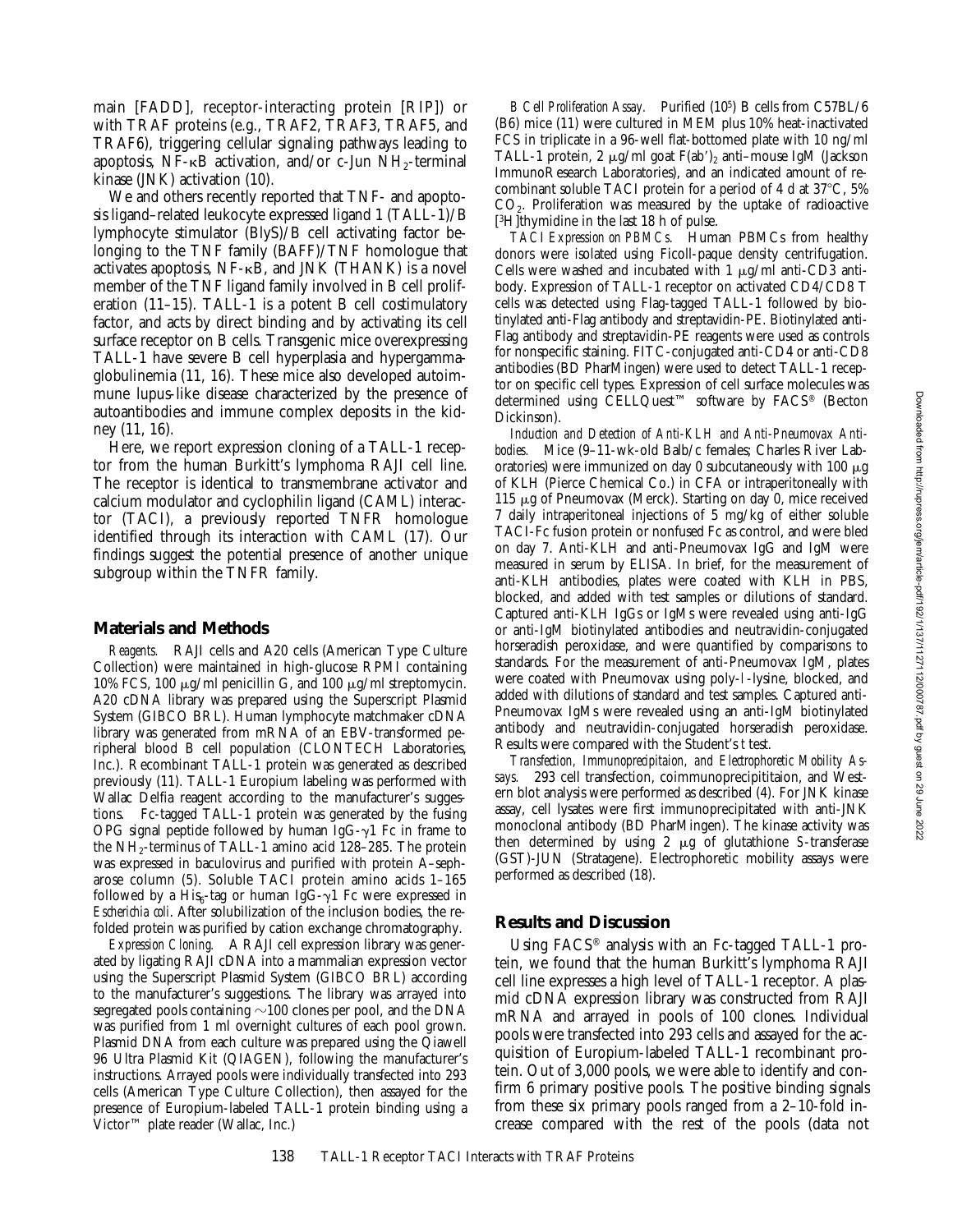shown). Positive pools 13B4 and 13H11 were then subdivided. Both clones encoded full-length TACI, a previously reported TNFR family member identified through its interaction with CAML (17). The single positive clone recovered from pool  $13H4$  has an extra 7 bp in the 5' untranslated region of the cDNA insert, compared with the positive clone isolated from pool 13B4. By PCR analysis, the rest of the four primary positive pools also contained full-length TACI DNA sequence, which likely contributed to the TALL-1 binding activities. The interaction of TACI with TALL-1 was further confirmed by FACS<sup>®</sup> analysis. 293 T cells were transfected with control vector or TACI expression vector. Transfected cells were then stained with Fc-tagged TALL-1 protein followed by FITC-conjugated secondary antibody. TALL-1 bound only to TACI-transfected 293 cells, but not vector-transfected cells (Fig. 1 B).

A

| 1 MSGLGRSRRGGRSRVDQEERFPQGLWTGVAMRSCPEEQYWDPLLGTCMSC 50                                                                             | <b>hTACI</b> |
|-------------------------------------------------------------------------------------------------------------------------------------|--------------|
|                                                                                                                                     | mTACI        |
| 51 KTICNHQSQRTCAAFCRSLSCRKEQGKFYDHLLRDCISCASICGQHPKQC 100 hTACI                                                                     |              |
| 23 ALTCSQRSQRTCTDFCKFINCRKEQGRYYDHLLGACVSCDSTCTQHPQQC 72                                                                            | mTACI        |
| 101 AYFCENKLRSPVNLPPELRRORSGEVENNSDNSGRYOGLEHRGSEASPAL 150 hTACI                                                                    |              |
| 73 AHFCEKRPRSQANLQPELGRPQAGEVEVRSDNSGRHQGSEHG 114 mTACI                                                                             |              |
| 151 PGLKLSADQVALVYSTLGLCLCAVLCCFLVAVACFLKMRGDPCSCQPRSR 200 hTACI                                                                    |              |
| 115 PGLRLSSDQLTL.YCTLGVCLCAIFCCFLVALASFLRRRGEPLPSQP.AG 162 mTACI                                                                    |              |
| 201 PROSPAKSSODHAMEAGSPVSTSPEPVETCSFCFPECRAPTOESAVTP 248 hTACI                                                                      |              |
| $\begin{bmatrix} 1 & 1 & 1 \\ 1 & 1 & 1 \end{bmatrix}$<br>. 111111<br>163 PRGSQANSPHAHRPVTEACDEVTASPQPVETCSFCFPERSSPTQESA 209 mTACI |              |
| 249 GTPDPTCAGRWGCHTRTTVLQPCPHIPDSGLGIVCVPAQEGGPGA 293                                                                               | hTACI        |
| $\mathbf{I}$ is the set of $\mathbf{I}$<br>111:<br>210 , PRSLGIHG. FAGTAAPOPCMRATVGGLGVLRASTGDARPAT 249                             | mTACT        |
|                                                                                                                                     |              |



Figure 1. TACI is the cell surface receptor for TALL-1. (A) Comparison of human and murine TACI. The amino acid sequences of human and murine TACI are aligned. Transmembrane regions are underlined. (B) FACS® analysis of TALL-1 binding to TACI-transfected 293 cells. 293 cells  $(3 \times 10^5)$  were transiently transfected with vector, human TACI, or murine TACI expression vector. After 24 h, cells were first exposed to 1  $\mu$ g/ml Fc-tagged TALL-1 protein, then stained with FITCconjugated goat  $F(ab')$ <sub>2</sub> anti–human IgG.

TACI gene encodes a protein of 249 amino acids, lacking 30 amino acids at the  $NH<sub>2</sub>$  terminus compared with the human TACI (Fig. 1 A). Human and mouse TACI share 54% identity overall. Six cysteines within the cysteine-rich repeats in the extracellular domain are spatially conserved in both species. Of note, the intracellular domains of human and murine TACI are poorly conserved except for a region of 20 amino acids (Fig. 1 A). The interaction between TALL-1 and mouse TACI was confirmed by 293 cell transfection with mouse TACI and subsequent FACS® analysis with Fc-tagged TALL-1 protein (Fig. 1 B). Previous studies by von Bulow and Bram (17) showed expression of TACI on B cells and activated T cells. The B cell expression of TACI correlates with TALL-1 B cell binding and stimulatory activities (11, 13, 14). We used PBMCs from healthy donors to determine if TALL-1 also binds activated T cells. As shown in Fig. 2, T cells express

A20, a mouse B lymphoma cell line, exhibited high TALL-1 binding activity as determined by FACS® analysis with Fc-tagged TALL-1 (data not shown). The mouse TACI cDNA was subsequently isolated from A20 cDNA library using human TACI cDNA as a probe. The mouse



**Figure 2.** Expression of TALL-1 receptor on activated CD4- and CD8-positive T cells. PBMCs from healthy donors were activated using anti-CD3 antibody (1  $\mu$ g/ml) for the indicated period of time, and cell surface receptors for TALL-1 were examined by flow cytometry using Flag-tagged TALL-1, anti-Flag biotin antibody, and streptavidin-PE reagents (red histogram). Anti-Flag biotin antibody and streptavidin-PE reagents were used as control for each set of experiments (black histogram). CD4- or CD8-positive T cells were gated to analyze expression of TALL-1 receptor on specific cell types. FL2-H represents log fluorescence intensity.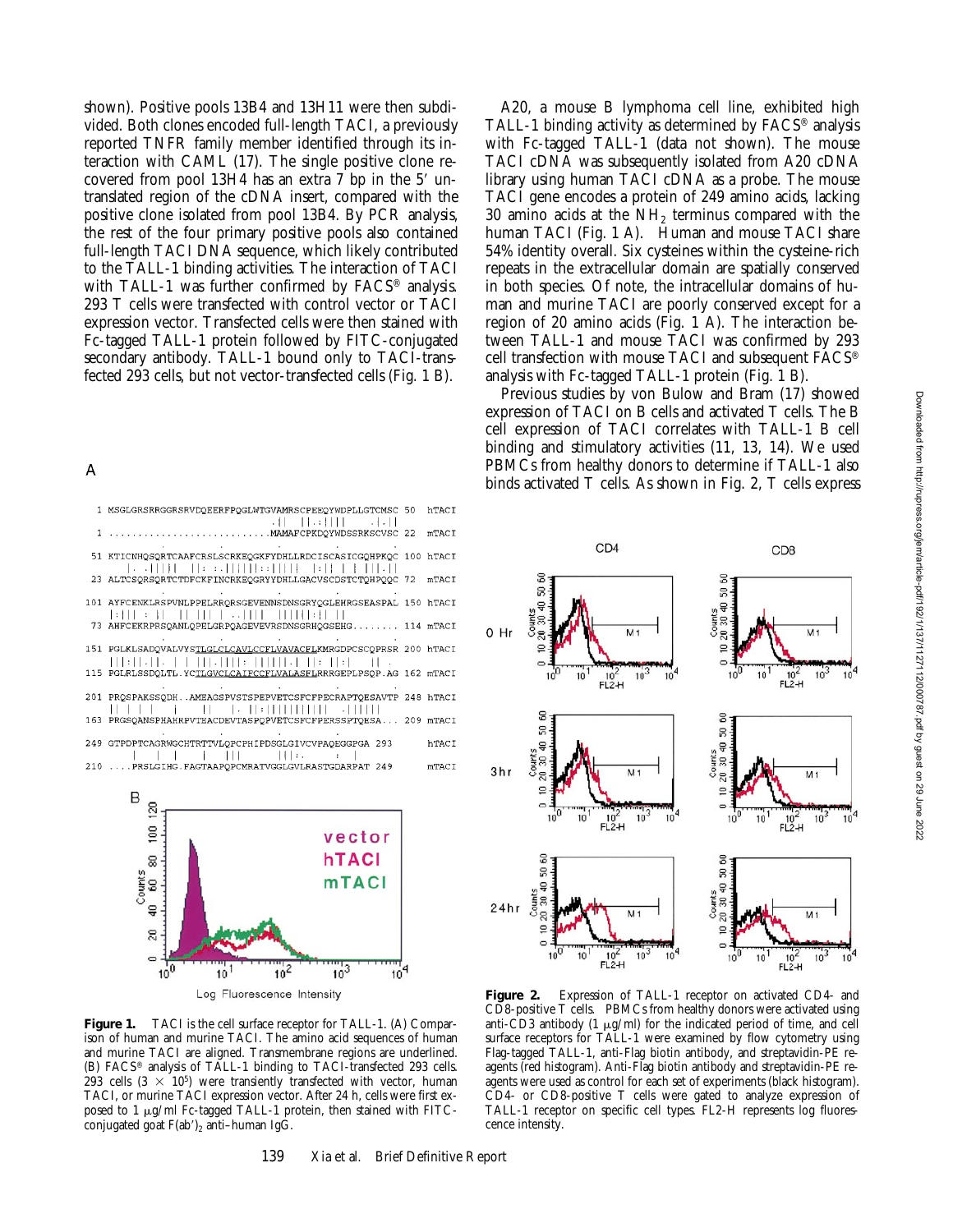very low levels of TALL-1 receptors. Upon activation with anti-CD3 antibody, an increase in TALL-1 staining was found in both CD4 and CD8 T cells. The expression of TALL-1 receptors was higher on activated CD4 cells compared with CD8 T cells at all of the time points studied after activation. The biological role of TACI on activated T cells remains to be determined. In conclusion, the TALL-1 binding specificity correlates with TACI expression profile, supporting the fact that TACI is a receptor for TALL-1.

Soluble human TACI recombinant protein (amino acids 1–165) fused with a COOH-terminal His-tag was generated in *E. coli*. Gel filtration analysis indicated that the solu-



**Figure 3.** Soluble TACI protein specifically inhibited TALL-1–mediated B cell proliferation. Purified B cells (105) from B6 mice were cultured in triplicates in 96-well plates with the indicated amounts of soluble TACI extracellular domain protein in the presence of 10 ng/ml TALL-1 plus 2  $\mu$ g/ml anti-IgM antibody (top), 1  $\mu$ g/ml anti-CD40 antibody plus 2  $\mu$ g/ml anti-IgM antibody (middle), or 0.5  $\mu$ g/ml LPS (bottom) for a period of 4 d. Proliferation was measured by radioactive [3H]thymidine uptake in the last 18 h of pulse. Data shown represent mean  $\pm$  SD of triplicate wells.

ble receptor has a molecular mass of 24 kD, the size of a monomer. The binding kinetics of TALL-1 and TACI were examined by BIAcore analysis. Human and murine TALL-1 bind to human TACI with an affinity of 0.2 nM and 0.3 nM, respectively. Unlike other TNFR family members, both human and murine TACI have an extralong stalk region of  $\sim 60$  amino acids following the cysteine repeats at the extracellular domains. This stalk region is not required for the ligand-binding activity. When deleted, the remaining cysteine-rich repeat region (amino acids 1–105) retained TALL-1 binding activity (data not shown).

We recently reported that TALL-1 is a potent B cell costimulatory factor with an  $ED_{50}$  of  $\sim$ 3 ng/ml. TALL-1– mediated B cell proliferation was completely blocked by soluble TACI extracellular domain protein (Fig. 3). This inhibitory effect was very potent. In the presence of an equal molar ratio of TALL-1 and TACI, B cell proliferation mediated through TALL-1 was inhibited by 50%. This inhibitory effect by soluble TACI protein was not observed when B cell proliferation was induced by anti-CD40 antibody or LPS (Fig. 3). The specific inhibition of TALL-1– mediated B cell proliferation by soluble TACI protein strongly suggests that TACI serves as a physiological cell surface receptor for TALL-1.

We next examined the effect of soluble TACI protein treatment on the production of anti-KLH and anti-Pneumovax antibodies in mice. It is well known that IgG production in response to KLH requires T cell help, whereas anti-Pneumovax IgM production is T cell independent (19). Treatment with soluble TACI protein fused with Fc



**Figure 4.** Soluble TACI-Fc fusion protein inhibits anti-KLH and anti-Pneumovax antibody production. Mice  $(n = 7)$  were treated with 5 mg/kg TACI-Fc fusion protein or nonfused Fc protein each day for 7 d. Serum levels of anti-KLH IgG and IgM and anti-Pneumovax were measured on day 7 by ELISA.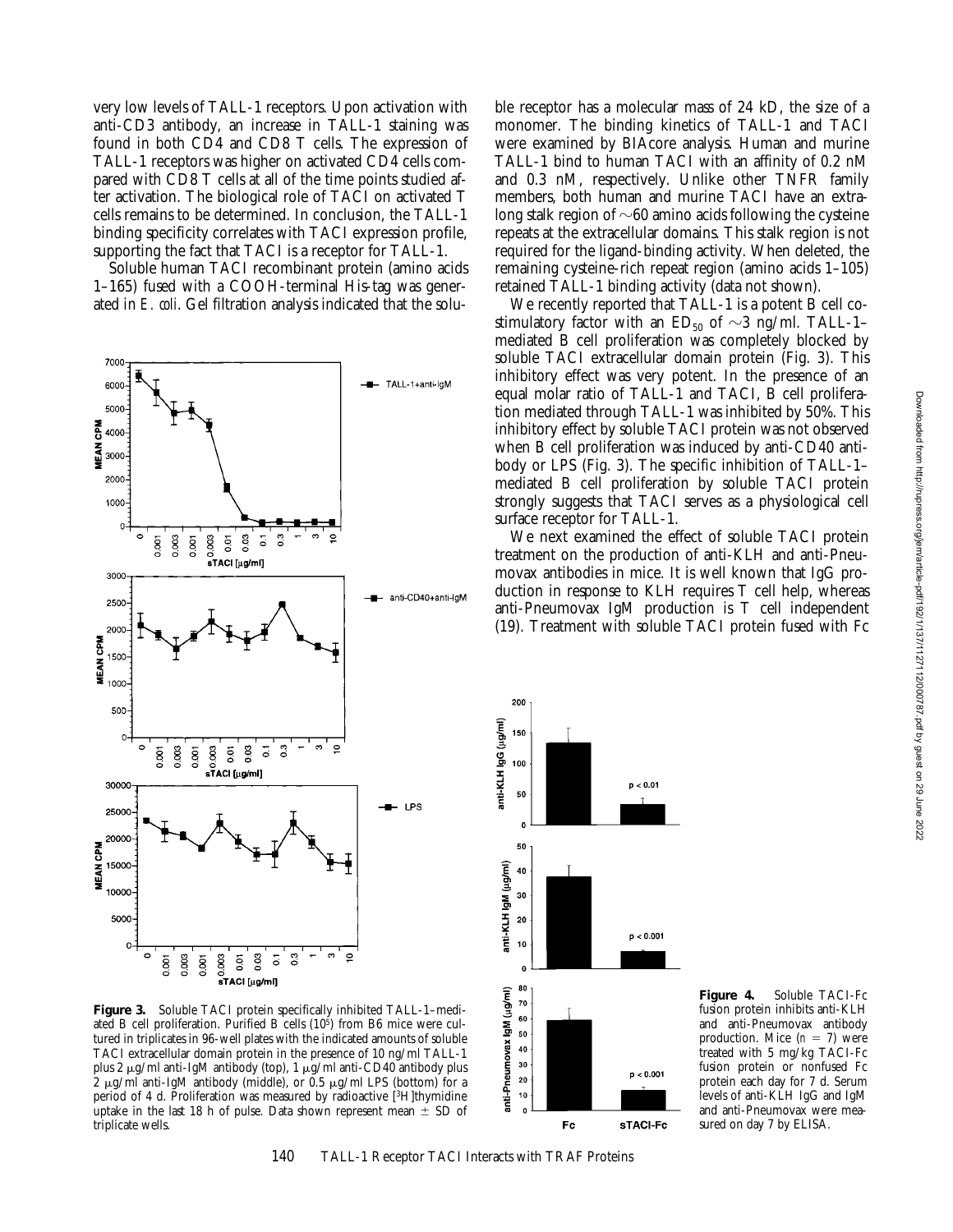significantly inhibited the production of anti-KLH and anti-Pneumovax antibodies. Serum levels of anti-KLH IgG and IgM were reduced approximately four- and fivefold, respectively, in the soluble TACI-Fc treated mice compared with the control group (Fig. 4). Serum levels of anti-Pneumovax IgM were also about four times lower in the soluble TACI-Fc treated mice than in controls (Fig. 4). These findings suggest that the TALL-1–TACI interaction is involved in the generation of both T cell–dependent and independent humoral responses.

To identify signaling molecules that TACI uses during B cell stimulation, the intracellular domain of TACI was used as bait in the yeast two-hybrid screening of human B cell library. From  $8 \times 10^6$  transformants, 48 positive clones were recovered. The majority of the positive clones encoded TRAF2. In addition to TRAF2, TACI intracellular domain also interacted with TRAF5 and TRAF6. The TRAF-binding sites were mapped by deletion mutagenesis in a yeast two-hybrid interaction assay (Fig. 5 A). Both TRAF2- and TRAF5-binding sites colocalized within amino acid residues 231–253 of the human TACI intracellular domain. The TRAF6-binding site occupies an overlapping but broader region from amino acid residues 220– 253. It remains to be determined if the TRAF6-binding site is physically separated from the TRAF2- and TRAF5 binding sites within this small region. Interestingly, these TRAF binding sites are the only well-conserved regions between human and murine TACI intracellular domain sequences (Fig. 1 A).

TACI was initially reported as a CAML-binding protein isolated using CAML fused with the GAL4 DNA-binding domain as bait in a yeast two-hybrid screening. In our twohybrid screening of B cell library with TACI intracellular domain, we did not retrieve CAML among the positive binding clones. However, as reported, we were also able to detect coimmunoprecipitation of TACI with myc-tagged CAML from transfected 293 cells (Fig. 5 B). Corresponding to the yeast interaction, TACI was also coimmunoprecipitated with myc-tagged TRAF2, 5, and 6. Incubation of the same transfected lysates with mouse IgG did not coprecipitate TACI proteins (data not shown). Deletion of 60 amino acids from the TACI COOH terminus abolished its interaction with TRAF2, 5, and 6, consistent with the yeast deletion mapping results (Fig. 5 B). Interestingly, the

> **Figure 5.** TACI interacts with TRAF proteins and induces NF- $\kappa$ B and JNK activation. (A) Mapping of TACI TRAF-binding domains. Expression vectors encoding full-length or deletion mutants of TACI intracellular domain fused to the GAL4<br>DNA-binding domain were

> cotransformed into the HF7C yeast strain with vectors expressing the GAL4 activation fused with TRAF2, 5, and 6. Plus signs represent growth after 1 wk on the selection plates. (B)<br>Coimmunoprecipitation of Coimmunoprecipitation TACI with TRAF and CAML proteins. 293 cells  $(3 \times 10^5)$ were cotransfected with expression vectors directing synthesis of NH2-terminal Flag-tagged wildtype (wt) TACI or TACI deletion mutants along with myc-<br>tagged CAML, TRAF2,

DNA-binding

tagged CAML,

TRAF5, and TRAF6 expression vectors. After 24 h, cell lysates were immunoprecipitated<br>with monoclonal antibody monoclonal <sup>1</sup> against myc epitope. Coprecipitated Flag-tagged TACI mutants, as indicated by arrows, were detected by immunoblot analysis with anti-Flag monoclonal antibody. For each transfection sample, TACI wild-type or mutants were not detected when mouse IgG was used for the immuno-





precipitation (data not shown). (C) NF-kB activation induced by TALL-1. Approximately 107 A20 cells were left untreated or were treated with 100 ng/ml TALL-1 for 2 h. Nuclear extracts were prepared, incubated with the <sup>32</sup>P-labeled NF-<sub>KB</sub> oligonucleotide probe, and subjected to electrophoretic mobility shift analysis. (D) JNK activation induced by TALL-1. Approximately 10<sup>6</sup> A20 cells were exposed to 100 ng/ml TALL-1 for the indicated length of time. The cell lysates were immunoprecipitated with monoclonal anti-JNK antibody. Immunoprecipitates were assayed for kinase activity by using GST-JUN as substrate.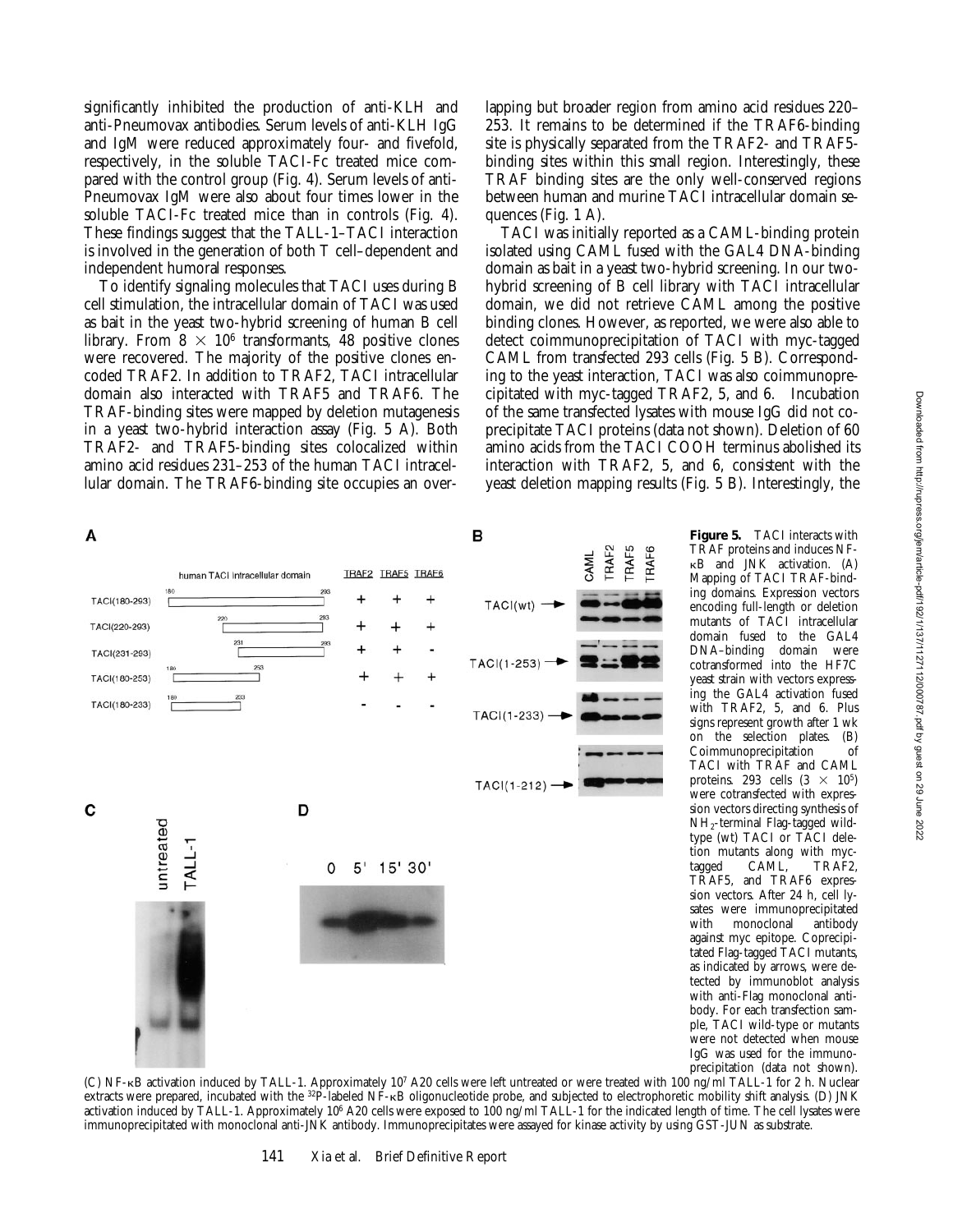same deletion mutant TACI (1–233) still retained CAMLbinding activity, suggesting that the TRAF-binding and CAML-binding sites of TACI reside in two separable regions (Fig. 5 B). The TRAF2, 5, and 6 knockout mice will be useful tools to evaluate the biological roles of these TRAF proteins in TALL-1 signaling pathways.



Figure 6. Northern blot analysis of TACI and BCMA. (A) FACS® analysis of TALL-1 binding to TACI- and BCMA-transfected 293 cells. 293 cells  $(3 \times 10^5)$  were transiently transfected with vector, human TACI, or human BCMA expression vector. After 24 h, cells were first exposed to 1 mg/ml Fc-tagged TALL-1 protein, then stained with FITC-conjugated goat  $F(ab')$ , anti-human IgG. (B) Northern blot analysis of TACI and BCMA. Full-length coding regions of human and mouse TACI (top) or BCMA (bottom) were generated by PCR and used as probe in the Northern blot analysis of poly  $A^+$  RNA from A20 cells or multiple-tissue Northern blot (CLONTECH Laboratories, Inc.). The blots were exposed to Biomax film (Eastman Kodak Co.) at  $-80^{\circ}$ C for 2 d.

Most TRAF-binding TNFR family members, upon activation by their ligands, induce NF-kB and JNK activation. These two potential signaling events were evaluated in TALL-1–treated A20 cells, which express TACI. NFkB activation was readily detected from A20 cell nuclear extracts after exposure to TALL-1 for 2 h, as determined by electrophoretic mobility assays with NF-kB oligos (Fig. 5 C). To detect JNK activation, A20 cells were induced with TALL-1 for the indicated periods of time. Activation of JNK was readily detectable after 5 min of TALL-1 treatment, and rapidly decreased after 30 min of exposure (Fig. 5 D). Hence, like many other TRAF-binding TNFR family members, TALL-1 induces NF-kB and JNK activation upon binding to its cell surface receptor TACI, which may then contribute to B cell survival and proliferation.

Our findings clearly demonstrate that TACI is a signaling receptor for TALL-1. This observation was recently reported by Gross et al. (20) during the preparation of this manuscript. In addition to TACI, Gross et al. also demonstrated that B cell maturation antigen (BCMA) is another receptor for TALL-1. We also noted TALL-1 binding to BCMA-transfected 2939 cells (Fig. 6 A). Of note, in TALL-1–responsive A20 cells, BCMA expression was not detectable by Northern blot analysis, whereas TACI expression is high (Fig. 6 B). TACI mRNA was readily detected in RAJI cells, spleen, and other organs rich in lymphoid tissues (Fig. 6 B). In comparison, after the same period of exposure, BCMA expression was weakly detected in RAJI cells, and was not detectable in the other tissues examined (Fig. 6 B). After longer exposure, BCMA mRNA was detected in the small intestine and spleen (data not shown). The observation of the different expression levels of the two receptors may provide some insight into their respective biological roles. However, the generation of specific neutralizing antibodies or knockout mice will provide more useful information in this regard. TALL-1 has been implicated in B cell–mediated autoimmune diseases such as SLE (11,16, and 20). The identification and functional study of TALL-1 receptors provide an advancement in our understanding of B cell survival and proliferation, and represent a clear step forward in the development of potential treatment for these diseases.

*Received: 11 May 2000 Revised: 11 May 2000 Accepted: 18 May 2000*

## **References**

- 1. Smith, C.A., T. Farrah, and R.G. Goodwin. 1994. The TNF receptor superfamily of cellular and viral proteins: activation, costimulation, and death. *Cell.* 76:959–962.
- 2. Chinnaiyan, A.M., K. O'Rourke, G.L. Yu, R.H. Lyons, M. Garg, D.R. Duan, L. Xing, R. Gentz, J. Ni, and V.M. Dixit. 1996. Signal transduction by DR3, a death domain-containing receptor related to TNFR-1 and CD95. *Science*. 274: 990–992.
- 3. Kitson, J., T. Raven, Y.P. Jiang, D.V. Goeddel, K. Giles, K.T. Pun, C.J. Grinham, R. Brown, and S.N. Farrow. 1996.